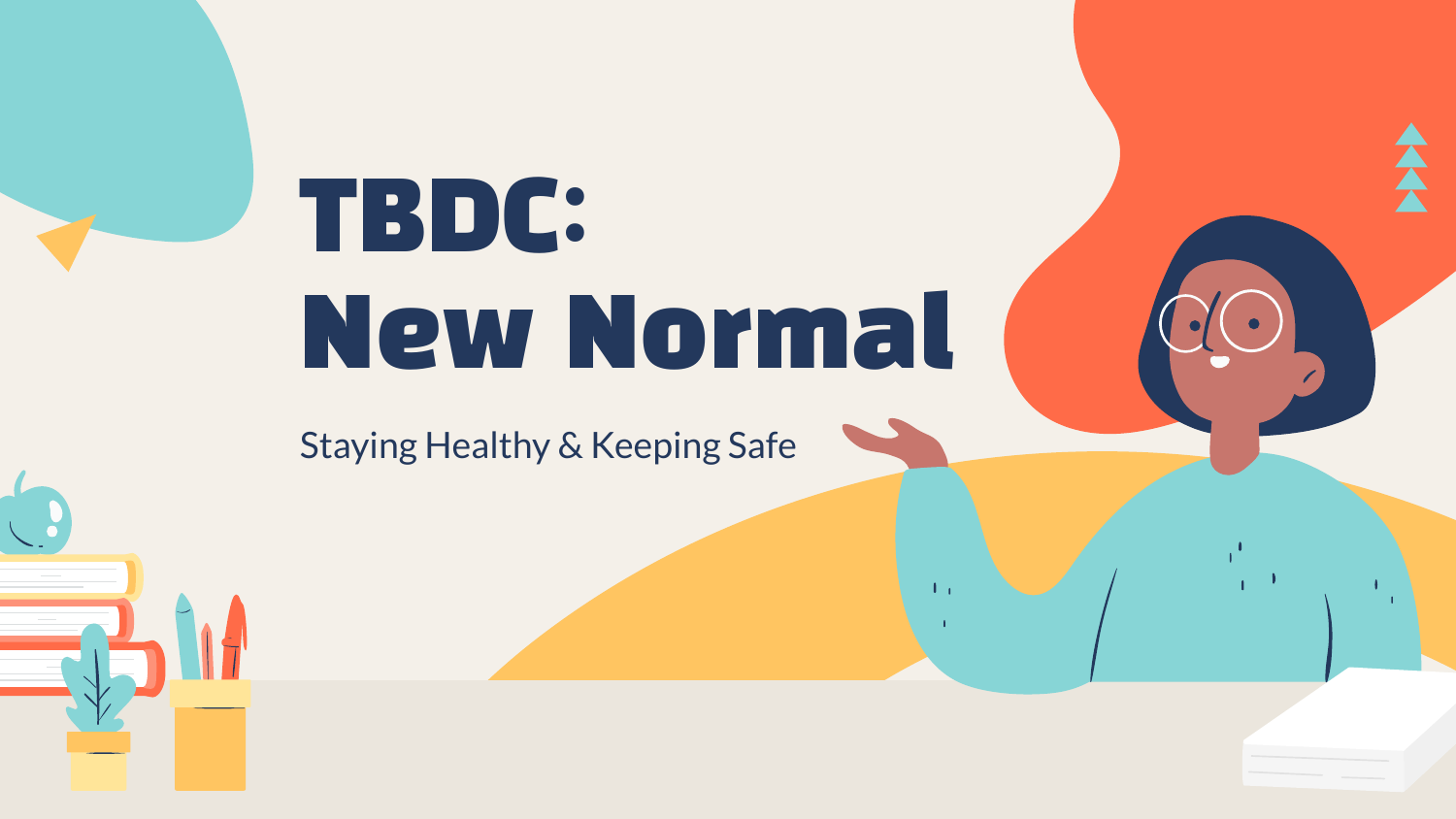## Remember:



# sun **always rises** in the end."

### — African Rwandan Proverb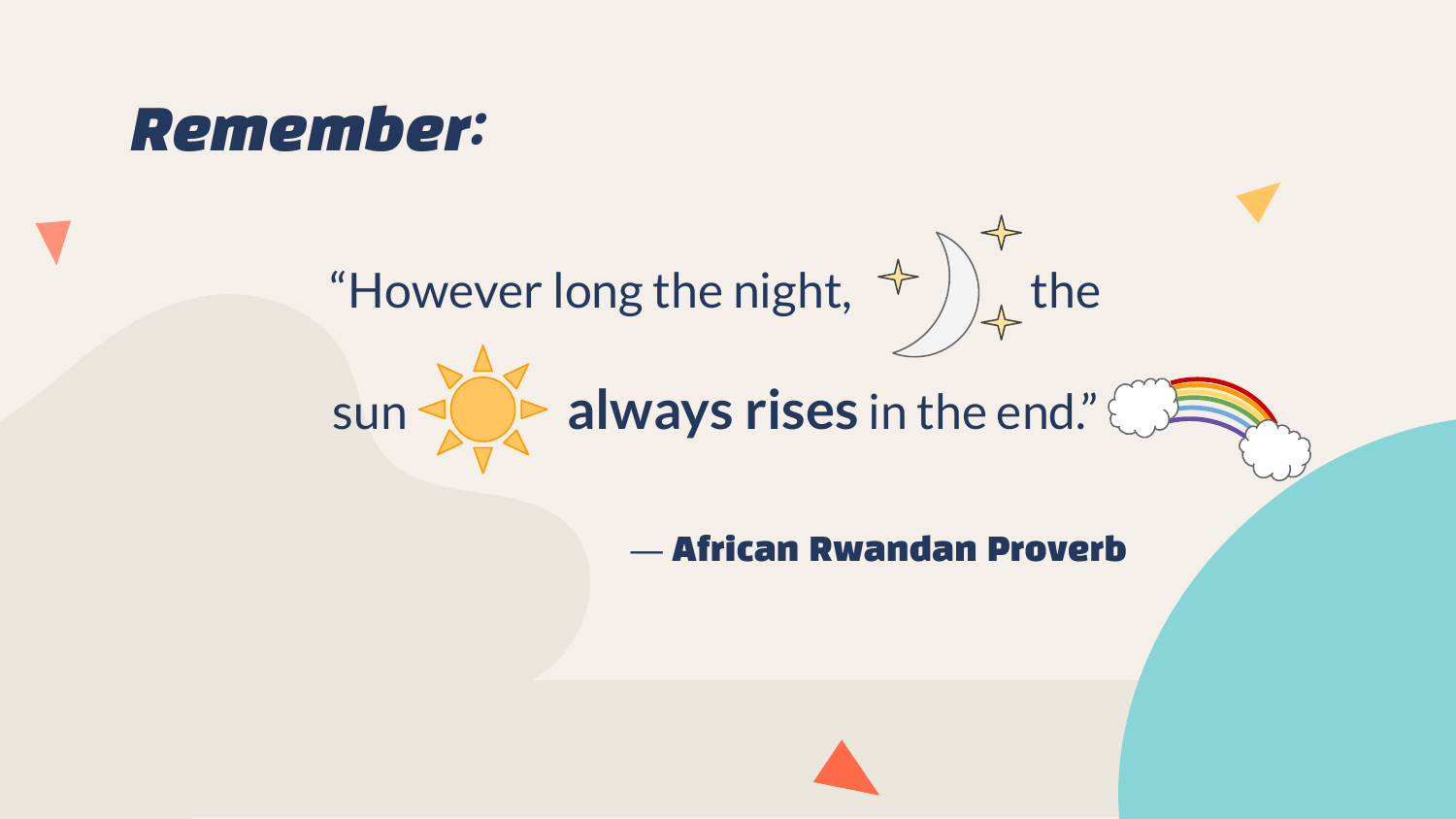## **Contents**

- **● Family drop off and pick up**
- **● Classroom social distancing**
- **● Outdoor play**
- **● Cleaning procedures**
- **● Mask & face coverings**
- **● Teacher expectations**
- **● Family expectations**
- **● Sick policy updates**

|                             | a       |
|-----------------------------|---------|
| $\blacksquare \blacksquare$ | 212     |
| 3 E 3                       | E<br>٣. |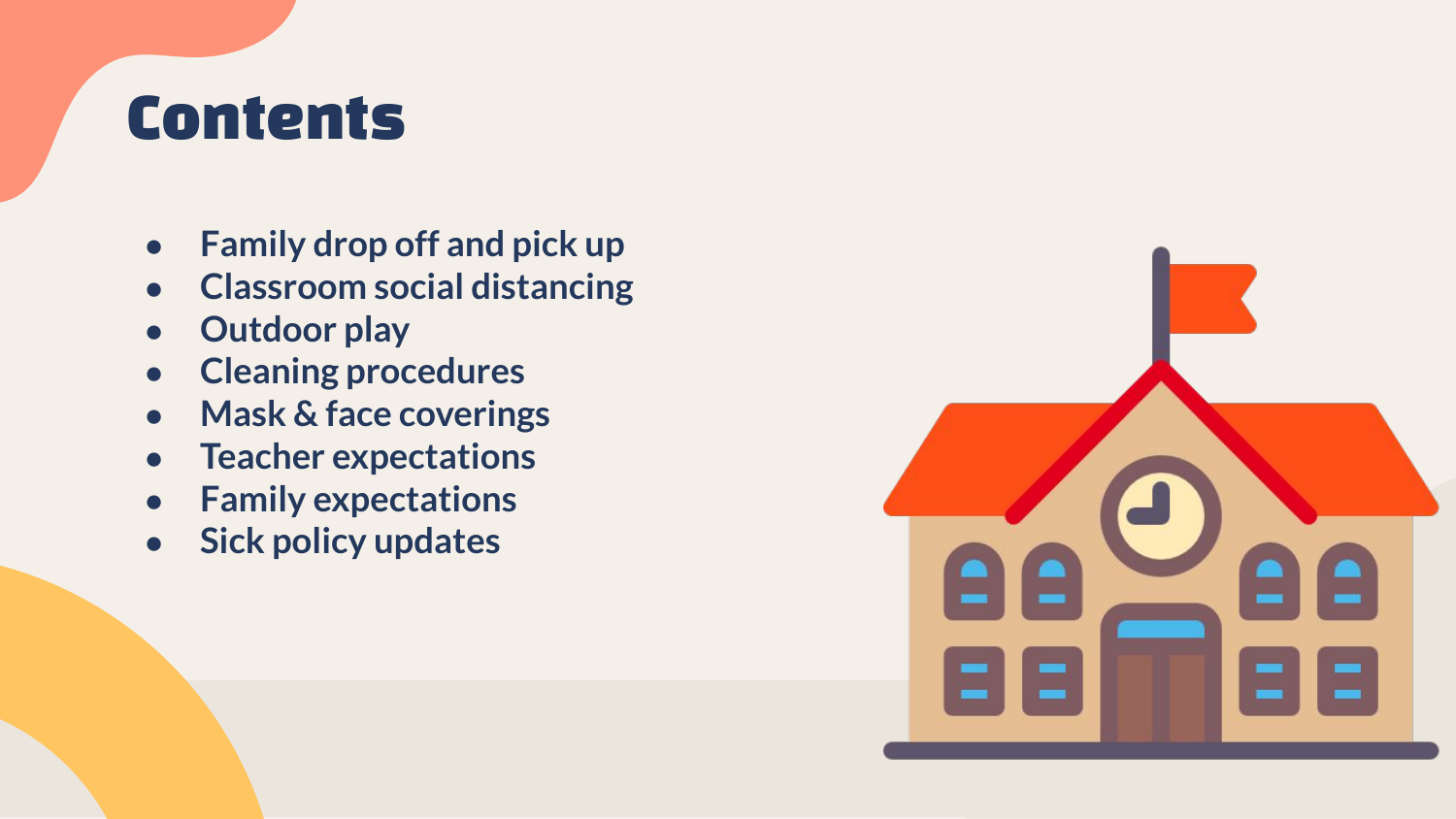# Outdoor Drop Off & Pick UP

### What this looks like

When arriving for either pick up or drop off, you will remain on the entryway sidewalk. Please maintain a six foot distance from others (this is marked on the retaining wall with tape). If no one is in front of you, please use the buzzer to the right of the door. This will alert a staff member that you are here.

Upon arrival a staff will help the children sanitize their hands and take their temperature before parting ways. We expect that you will share with us any symptoms experienced by anyone in the household.

**This process will slow everyone down a bit, so please allow for extra time.**

**Outdoor drop off will begin each morning at 8:00 Outdoor pick up will begin at 5:15 PM**

# Other info Intention

If you choose to come into the building at drop off/pick up, you must first stop at the health check in table and follow the directions on the next slide.

Please note that if you drop off between **6:15 AM and 8:00 AM, or pick up before 5:15 PM, we are asking that you enter the building to do so.** 

**Summer Camp for school age children will always be on their playground**

To minimize contact during heavy drop off/pick up times, we are encouraging adults to remain outside of the building.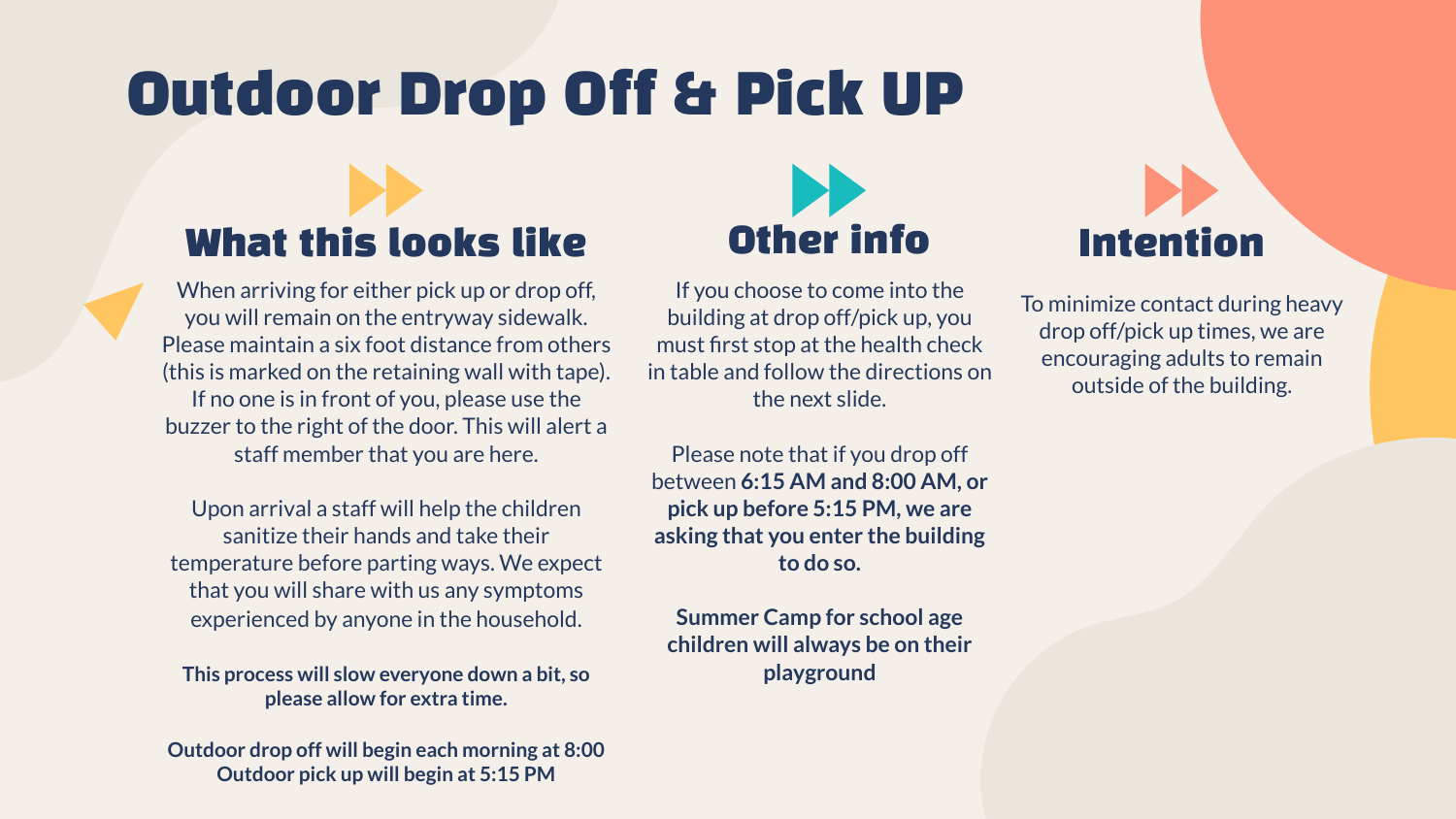# Family Drop Off & Pick Up



or your child has a f<br>cough, shortness o<br>ulty breathing, or t<br>symptoms: chills, r<br>i, with chills, muscle<br>e, sore throat, new<br>mell or diarrhea, D<br>enter the building. If you or your child has a fever (100.4+), cough, shortness of breath or difficulty breathing, or two the following symptoms: chills, repeated shaking with chills, muscle pain, headache, sore throat, new loss of taste or smell or diarrhea, **DO NOT** enter the building.

### Sanitize and Symptoms Temperature Check Sign In

y enter the building<br>
sa well as your<br>
ntactless thermom<br>
pur child's temperature<br>
child's temperature<br>
dministrative staff<br>
sa fever (100.4+), t<br>
r a minimum of 7 d;<br>
d, and remain fever Before you fully enter the building, you must sanitize your hands as well as your child's. Use the provided contactless thermometer to take both, you and your child's temperature. Please report your child's temperature to their teacher or an administrative staff member. If your child has a fever (100.4+), they must remain home for a minimum of 7 days since the fever appeared, and remain fever free for 3 consecutive days.



ith the front office<br>our child needs to b<br>. An administrative<br>our child in and out.<br>e kiosk for paymen<br>nfect it before and<br>ne wipes provided. (<br>om, please report a Check in with the front office to let us know your child needs to be checked in. An administrative staff will sign your child in and out. You may use the kiosk for payments only. Please disinfect it before and after use with the wipes provided. Once in the classroom, please report any additional symptoms to your child's teacher.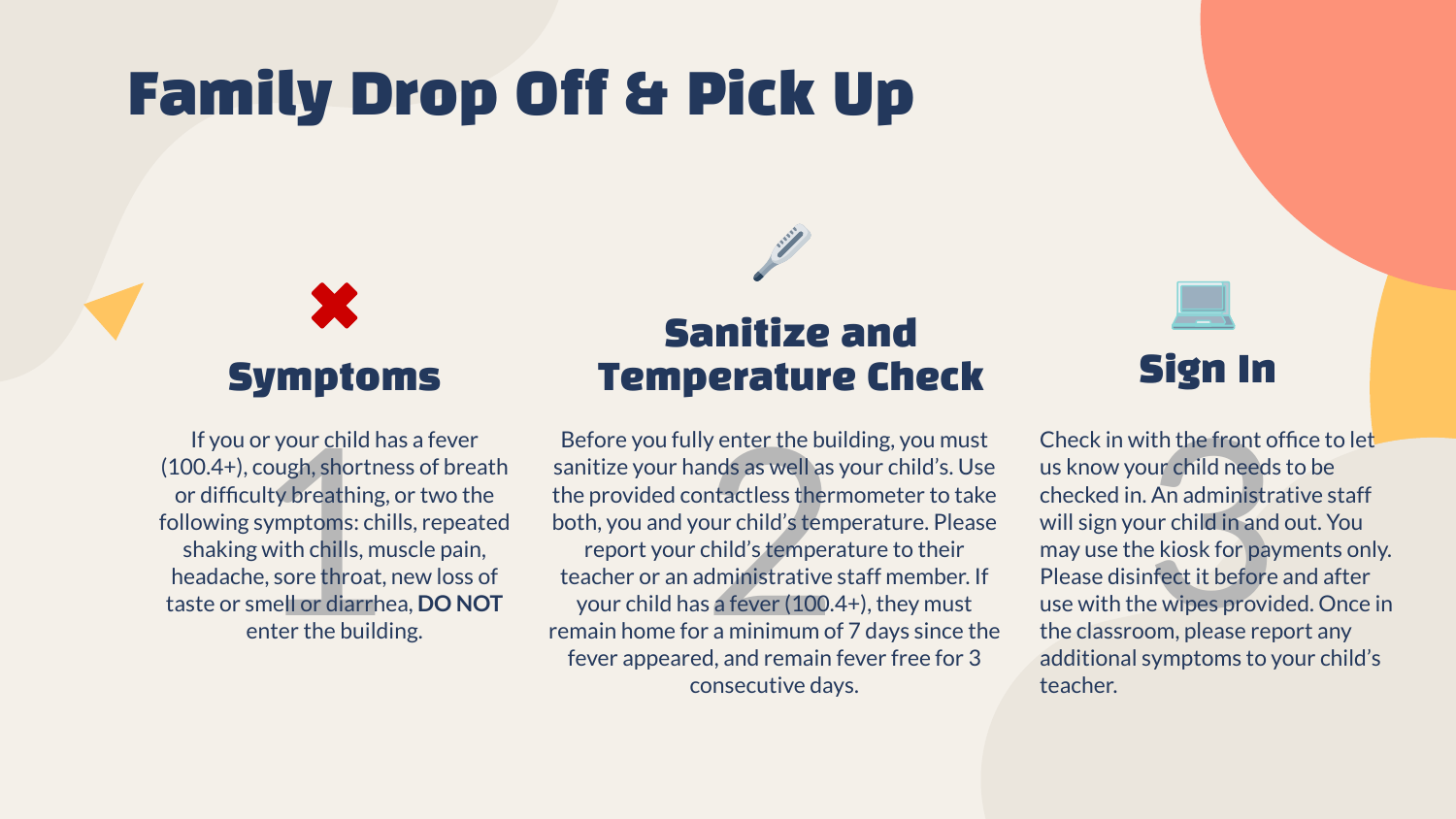# Classroom social distancing

### Small group & meal times

There will be a max of  $2-3$ children at a table at a time. The children must be spaced out to allow maximum social distancing.

### Nap and toileting times

Cots must be placed head to toe, and a minimum of 3 feet apart, but ideally 6 feet when possible. Only two children will be allowed in the bathroom at a time.



### Circle time

Children will be encouraged to "stay in their bubbles" while keeping at least 2 feet of space between each other.

### Sensory play

Communal sensory play is not allowed. Children may use individually labeled sensory materials. For example, if a teacher desires to use playdough, each child must have their own container of playdough.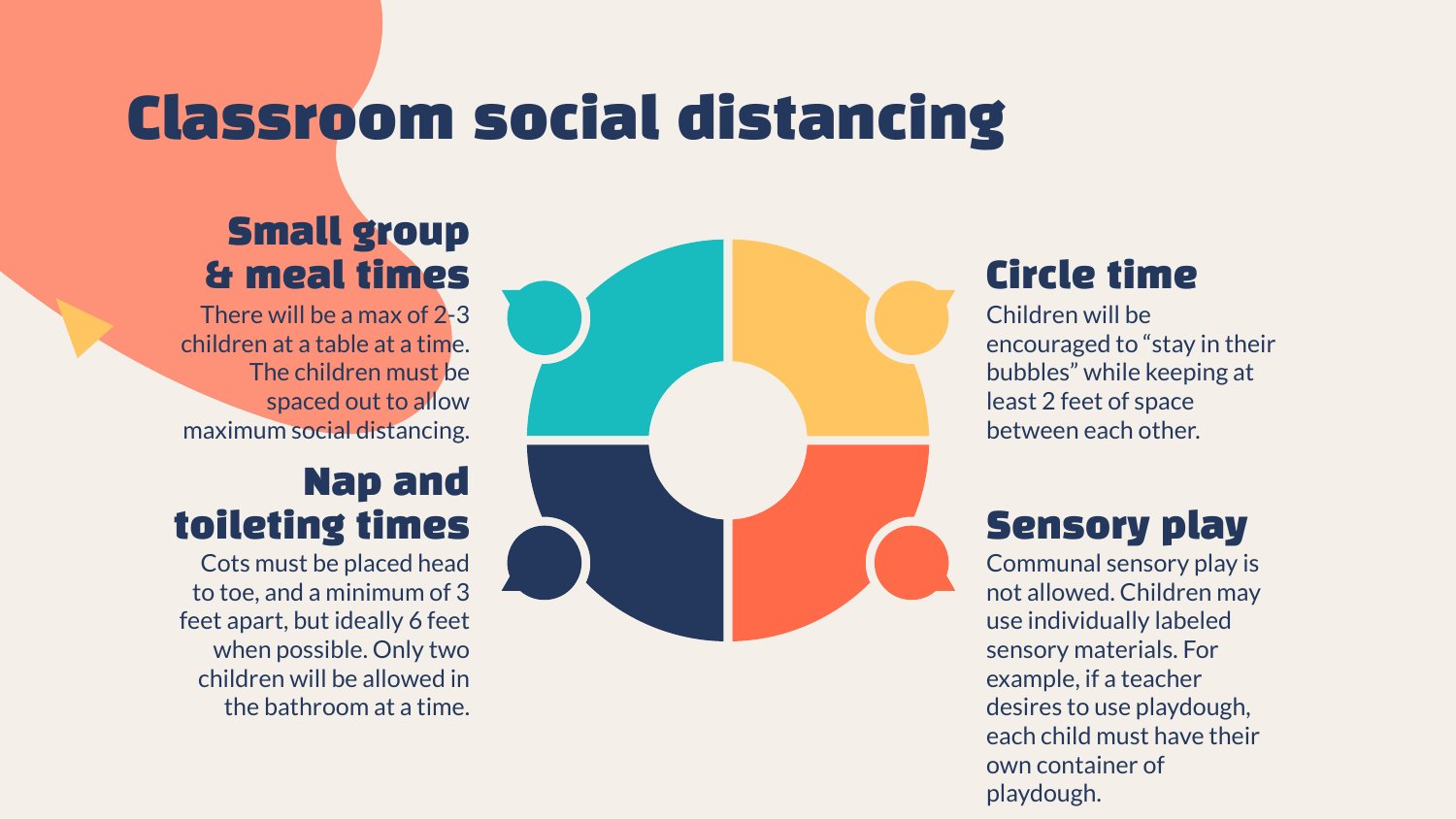# Outdoor play

Only one classroom may be on a playground at a time - Teachers must coordinate with each other

1

Children will move to and from the playground in groups no larger than 4, but preferably 2-3

2

3 Handwashing is required before and after outdoor play

Playground equipment must be sanitized before and after use with provided materials

4 **5** 

A handwashing station will be available outside the front door for use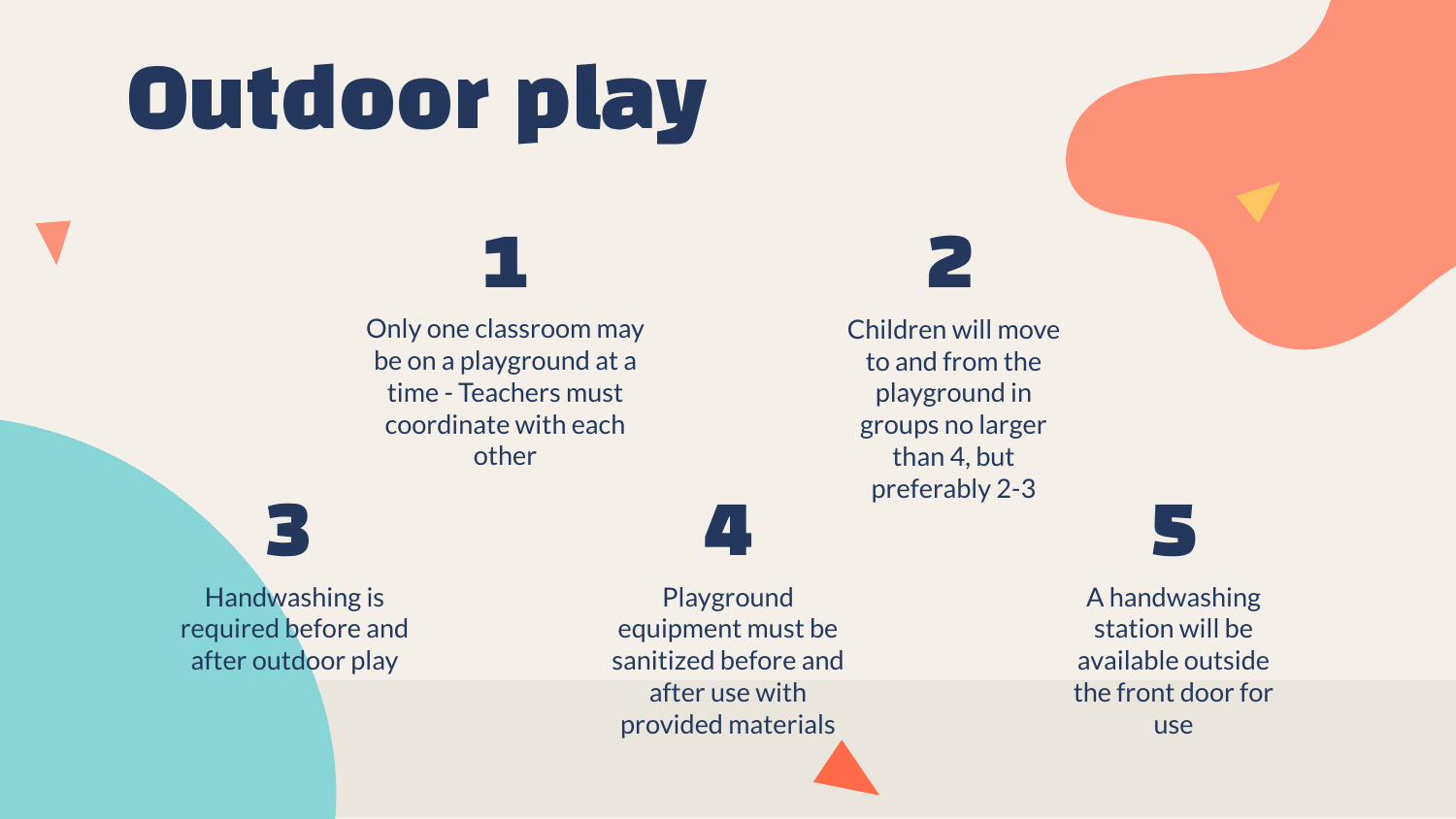# Cleaning Procedures

Toys and materials will be sanitized during clean up times, as well as in-between each child's use

1

Any toy or material, which has been mouthed by a child, will be immediately removed from rotation until **sanitized** 3 **4** sanitized 5

2

Toys which cannot be easily sanitized will be removed from all classrooms, including stuffed animals

Playground equipment must be sanitized before and after use with provided materials

All high touch areas, such as doorknobs, light switches, etc. will be sanitized repeatedly throughout the day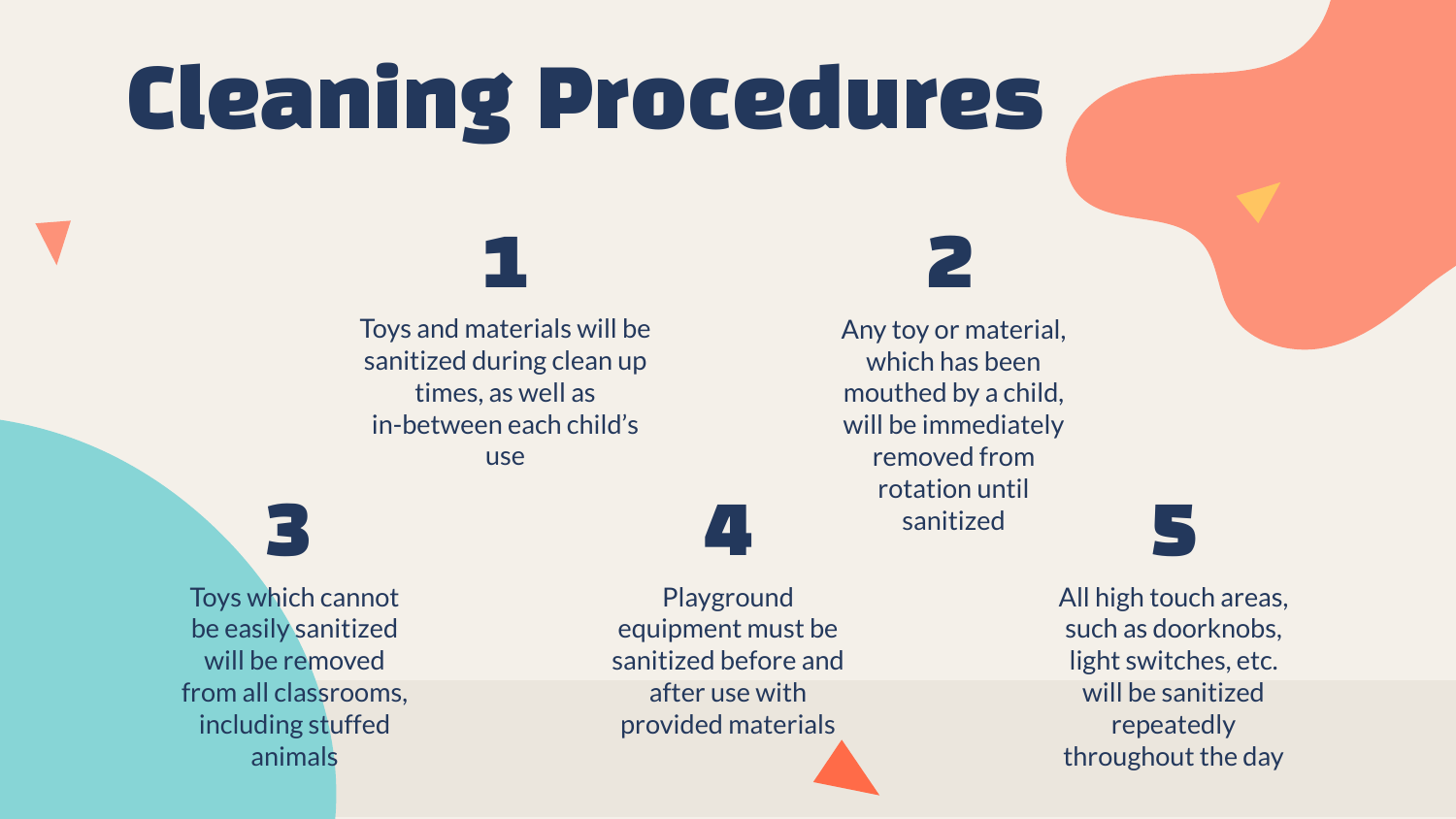# Masks/Face Coverings

- $\triangleright$  TBDC Staff will not be required to wear a mask or face covering, but TBDC provided masks are available to them
- $\triangleright$  Most staff will not be able to wear a mask safely, especially those who care for children younger than 3 years of age
- $\triangleright$  They may choose to wear one that they provide

### TBDC Staff Families & Children

- ➢ All non-TBDC employees must wear a mask or face covering in order to enter the building
- $\triangleright$  Masks may be worn by children older than 3 - families must provide masks for wear
- $\triangleright$  If you wish for your child to wear a mask, please note your child may not wear the mask properly despite our best efforts - please be flexible and patient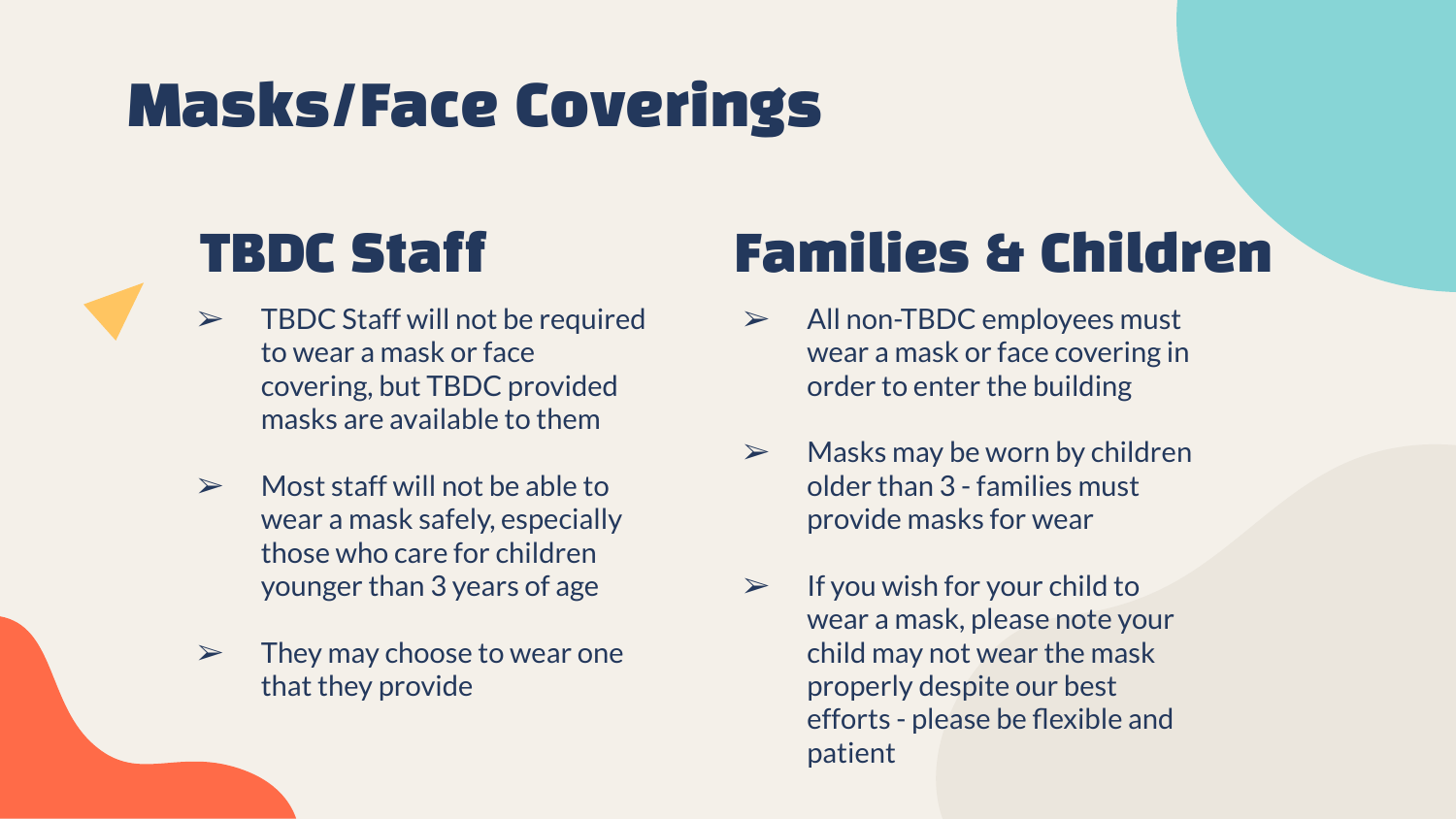# Teacher Expectations

### **Water** availability

Teachers must have water available in the classroom the water fountain will remain closed for personal use

### Be flexible

As we learn more about the way COVID19 operates, we will adjust our standards and procedures expect changes and be flexible

### Connections

Continue to be intentional and tuned into each child's needs during this time children rely on us for normalcy

### Handwashing

Teachers must wash hands **before and after** food prep, diapering, outdoor play, using the restroom **after**  cleaning a child's face, removing containmentated toys from rotation - **this list is not all inclusive**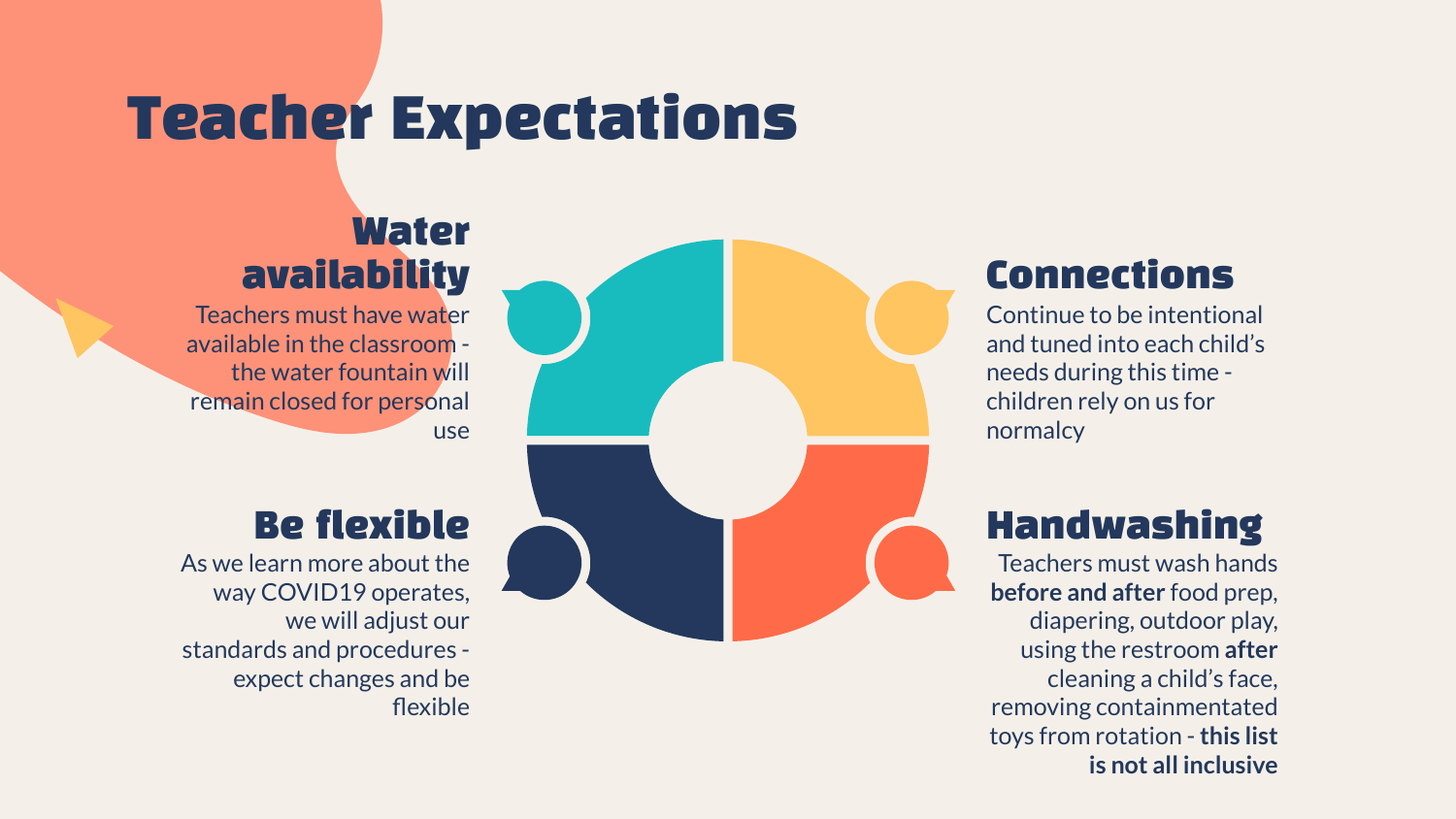# Family Expectations

Continue to practice proper handwashing procedures at home with your child(ren) Handwashing

Keep drop off + pick up times as brief as possible

Drop off + pick up

### Stay safe

If you or your child is sick, please stay home

### Protect us

Wear a mask or face covering when entering the building